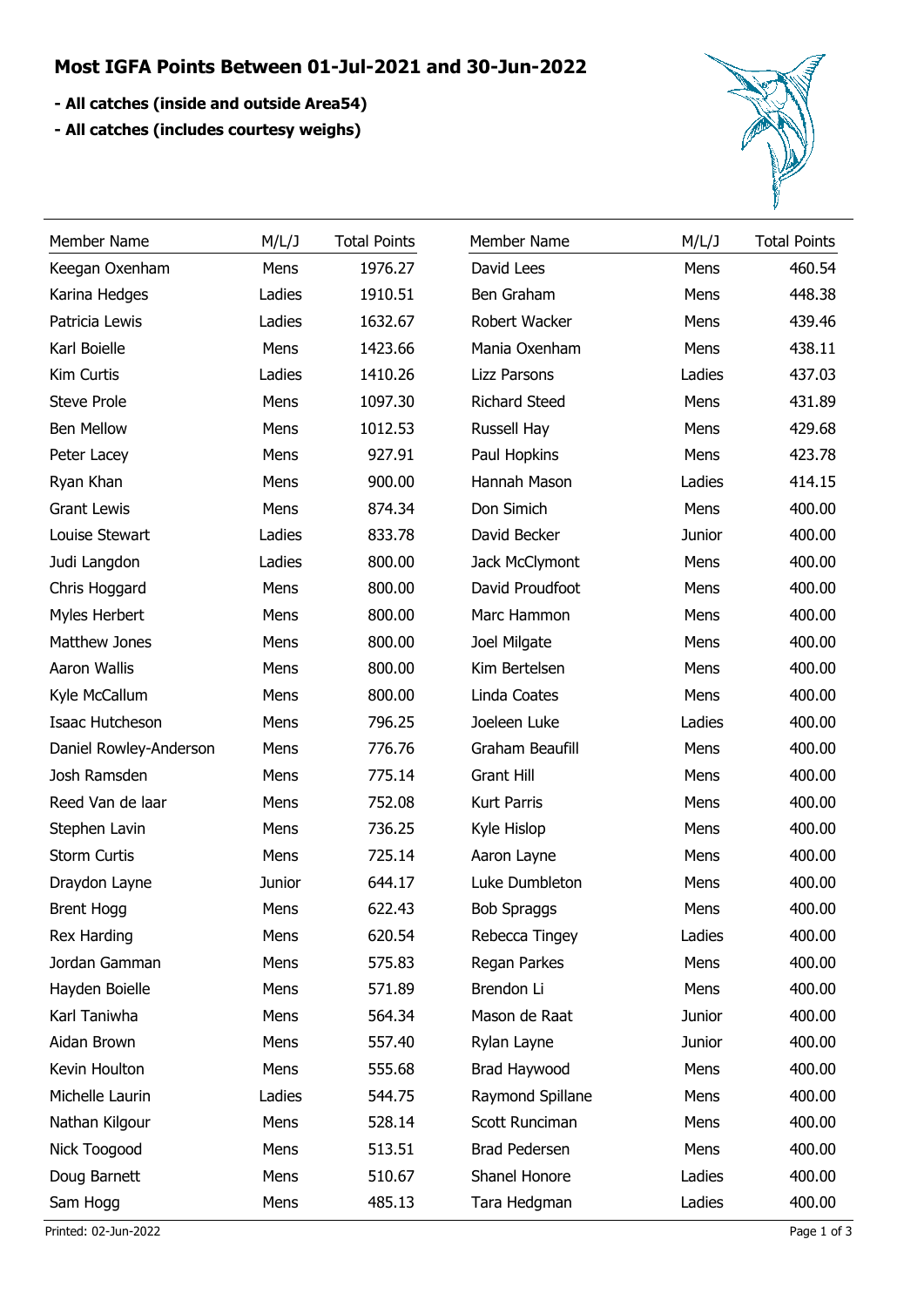## **Most IGFA Points Between 01-Jul-2021 and 30-Jun-2022**

- **All catches (inside and outside Area54)**
- **All catches (includes courtesy weighs)**



| Member Name          | M/L/J  | <b>Total Points</b> | Member Name           | M/L/J  | <b>Total Points</b> |
|----------------------|--------|---------------------|-----------------------|--------|---------------------|
| Arron Sargent        | Mens   | 400.00              | Mark Armistead        | Mens   | 204.93              |
| Amy Wilson           | Ladies | 400.00              | Alan Rowe             | Mens   | 195.14              |
| <b>Trent Harding</b> | Mens   | 400.00              | Davis Mason           | Mens   | 190.00              |
| Alan Roberts         | Mens   | 400.00              | James Hone            | Mens   | 178.92              |
| Savannah Gamman      | Ladies | 400.00              | Beni Hafoka           | Mens   | 176.76              |
| Bryan Shepherd       | Mens   | 400.00              | <b>Thomas Steel</b>   | Mens   | 172.50              |
| Callum Ranger        | Mens   | 400.00              | <b>Grant Curtis</b>   | Mens   | 172.00              |
| Nicola Gibson        | Ladies | 400.00              | <b>Brian Burns</b>    | Mens   | 168.65              |
| Matt Wakerley        | Junior | 400.00              | Regan Oliver          | Mens   | 150.00              |
| Compton Dixon        | Junior | 400.00              | Mickey Lee            | Mens   | 150.00              |
| Sam Game             | Mens   | 400.00              | <b>Troy Ward</b>      | Mens   | 150.00              |
| Julie Boielle        | Ladies | 400.00              | <b>Blair Mouat</b>    | Mens   | 149.46              |
| Craig Newton         | Mens   | 400.00              | <b>Brian Smith</b>    | Mens   | 126.03              |
| <b>Stuart Hedges</b> | Mens   | 393.25              | <b>Marty Saunders</b> | Mens   | 123.78              |
| Geoffrey Layne       | Mens   | 386.00              | Kian Webber           | Junior | 121.09              |
| John van Bussel      | Mens   | 376.22              | Clay Pryce            | Mens   | 120.40              |
| Guido Vrieze         | Mens   | 356.22              | Frank Van Vroonhoven  | Mens   | 117.50              |
| Jesse Pryce          | Mens   | 355.68              | Harry Fergus          | Junior | 112.00              |
| Graham Bullock       | Mens   | 349.46              | Todd Van de laar      | Mens   | 104.86              |
| Marlin Walling       | Junior | 321.62              | Dylan Hedges          | Mens   | 104.05              |
| <b>Bruce Curle</b>   | Mens   | 307.84              | Davie Gibbs           | Mens   | 100.00              |
| Michael Moores       | Mens   | 306.76              | Charlie Shepard       | Mens   | 100.00              |
| <b>Myles Carter</b>  | Mens   | 302.70              | <b>Tom Gollop</b>     | Mens   | 93.38               |
| Don Hyland           | Mens   | 280.00              | Russell Braithwaite   | Mens   | 87.30               |
| Jamie Lee            | Mens   | 266.00              | Sean Falconer         | Mens   | 83.75               |
| Mark Travis          | Mens   | 262.82              | Zoe Armistead         | Junior | 76.25               |
| Craig Hogg           | Mens   | 262.16              | Kerry Clark           | Mens   | 74.05               |
| Andre Hone           | Mens   | 261.62              | Michael Wheeler       | Mens   | 70.97               |
| Craig Lubbe          | Mens   | 261.62              | Justin Windsor        | Mens   | 65.42               |
| Barry Jensen         | Mens   | 257.13              | Logan Papuni          | Mens   | 64.05               |
| Michael Montgomery   | Mens   | 256.00              | Paul Ockwell          | Mens   | 63.78               |
| Nick Shearman        | Mens   | 241.15              | Brian Kilgour         | Mens   | 63.75               |
| Jonathan Hill        | Mens   | 240.27              | Charlie Christmas     | Junior | 58.77               |
| Kaesharn Hedgman     | Junior | 225.41              | Jeff Dunstan          | Mens   | 58.30               |
| Shirley Pruden       | Ladies | 220.33              | Dave Wallace          | Mens   | 56.25               |
| John McClymont       | Mens   | 208.33              | <b>Adam Milnes</b>    | Mens   | 55.46               |

Printed: 02-Jun-2022 Page 2 of 3